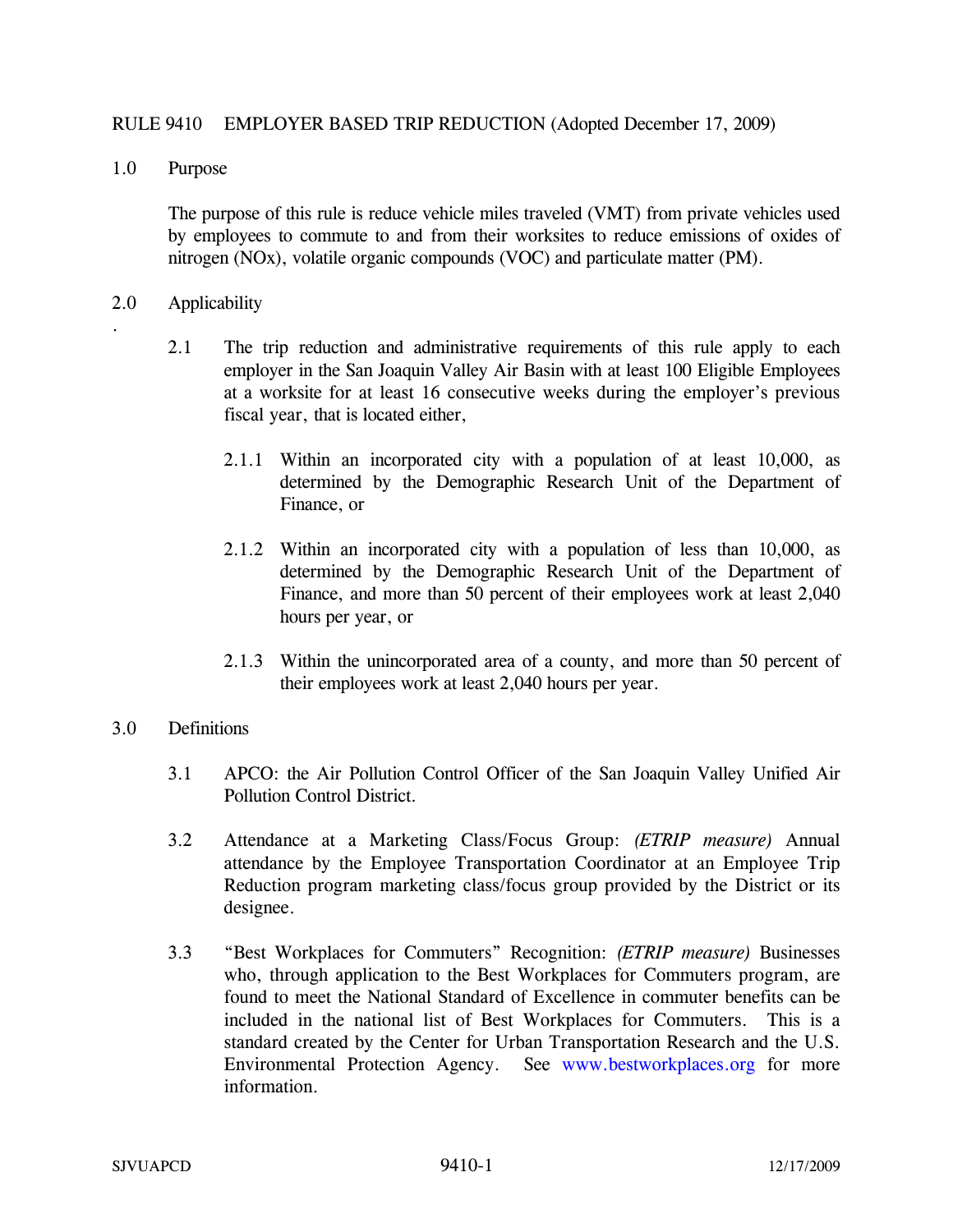- 3.4 Bicycle Subsidy: *(ETRIP measure)* Employers pay for all or part of the purchase of a bicycle and/or bicycle improvements, repair, and storage for Eligible Employees that use these services and regularly commute by bicycle, as determined by the employer. The employer must provide information on the ETRIP regarding the monetary value of the bicycle subsidy and the frequency of distribution to Eligible Employees.
- 3.5 Bicycle Racks: *(ETRIP measure)* Racks and secure bicycle parking is provided to accommodate Eligible Employees who bicycle to work. The employer must provide secure bicycle parking for the foreseeable need of the bicycle commuters.
- 3.6 Break and/or Lunch Activities: *(ETRIP measure)* Employer-sanctioned or employer-promoted activities that may reduce the amount of Eligible Employees going offsite during breaks and/or lunches at least two times per month. May include activities such as games, movies, etc.
- 3.7 Carpool: a vehicle occupied by two (2) or more potential drivers, sixteen (16) years of age or older, traveling together to their worksites or destinations that eliminates at least a portion of one of their commute trips. Employers may set minimum eligibility criteria for incentives, including qualifying levels of ridership and trip distances.
- 3.8 CEO Communication: *(ETRIP measure)* Direct communication by the employer's CEO to introduce alternative commute modes, outline incentives, and encourage participation in a rideshare program. This must occur, at a minimum, on an annual basis. May occur as verbal or written communication.
- 3.9 Commute Trip: The trip made by an employee from home to the worksite. The commute trip may include stops between home and the worksite.
- 3.10 Commute Verification Form: A required questionnaire, distributed by employers to all Eligible Employees, designed to assess employee modes of transportation.
- 3.11 Commute Verification Period: A period of at least one week, selected by the employer to represent a typical work week. The Commute Verification Period shall not contain a federal, state, or local holiday, regardless of whether the holiday is observed by the employer. Employers with a Compressed Work Week schedule may opt to collect employee commute mode information over a two-week pay period providing that period does not contain a federal, state, or local holiday, regardless of whether or not the holiday is observed by the employer.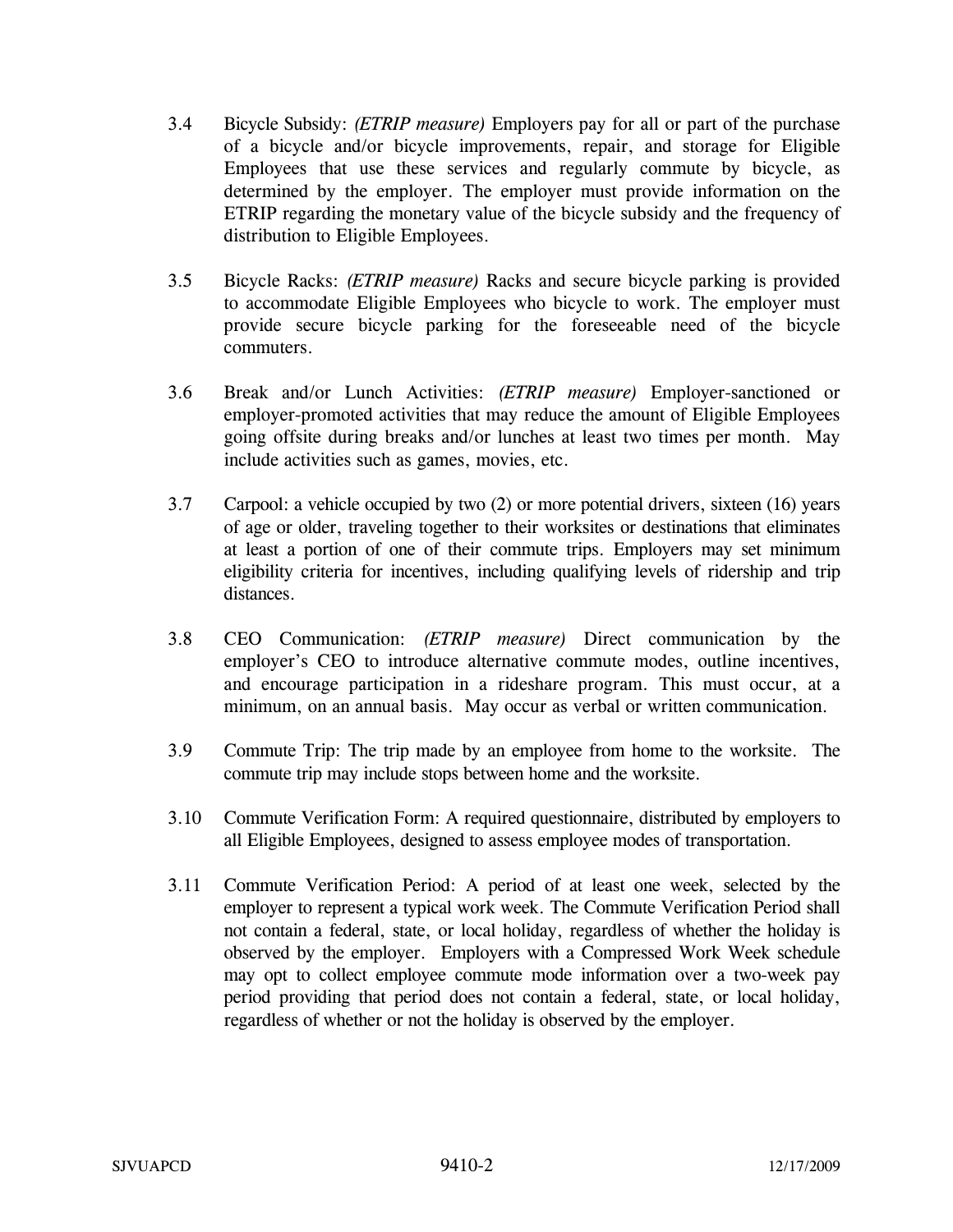- 3.12 Comprehensive Bicycle Program: *(ETRIP measure)* Employer-promoted program which encourages bicycle commuting. This is intended to be a multifaceted program that includes bicycle racks, information (such as bicycle lanes and safety considerations), and a repair kit or tools (such as a tire pump). The employer should also publicize any local Bike to Work events, typically held in May, to its employees.
- 3.13 Comprehensive Carpool Program: *(ETRIP measure)* Employer-promoted program designed to encourage the use of existing carpools or the development of new carpools. This is intended to be a multi-faceted program that includes internal ride matching or personalized commute assistance, ridesharing information, and resources on how to start a carpool. The employer should also publicize any local ridesharing events to its employees.
- 3.14 Comprehensive Vanpool Program: *(ETRIP measure)* Employer-promoted program designed to encourage the use of existing vanpools or the development of new vanpools. This is intended to be a multi-faceted program that includes information on vanpool availability, benefits of vanpooling, and any incentives offered by the employer or an outside agency.
- 3.15 Compressed Work Week (CWW): *(ETRIP measure)* A regular, full-time work schedule which eliminates at least one round-trip commute trip (both home-towork and work-to-home) at least once every two (2) weeks for participating employees. A CWW schedule must be implemented in a manner that reduces trips to the worksite, as an alternative to completing the basic work requirement of five eight-hour workdays in one week, or ten eight hour workdays in two weeks. CWW examples include, but are not limited to, working three twelve-hour days (3/36) or four ten-hour days (4/10) within a one week period; or eight ninehour days and one eight-hour day (9/80) within a two week period.
- 3.16 Discount Transit Passes: *(ETRIP measure)* Employers pay for part of the cost of commuting by local transit, commuter rail or train for Eligible Employees that use these services.
- 3.17 Discounted/Free Meals: *(ETRIP measure)* Employers provide participating Eligible Employees with meals free or at least fifty (50) percent discounted for their participation in the trip reduction program. The employer must offer meals to all participating Eligible Employees at least once per month.
- 3.18 Dry Cleaning: *(ETRIP measure)* Onsite pick up and delivery of Eligible Employees personal laundry through an outside agency.
- 3.19 Eligible Employee: Any employee that is not defined as an Excluded Employee.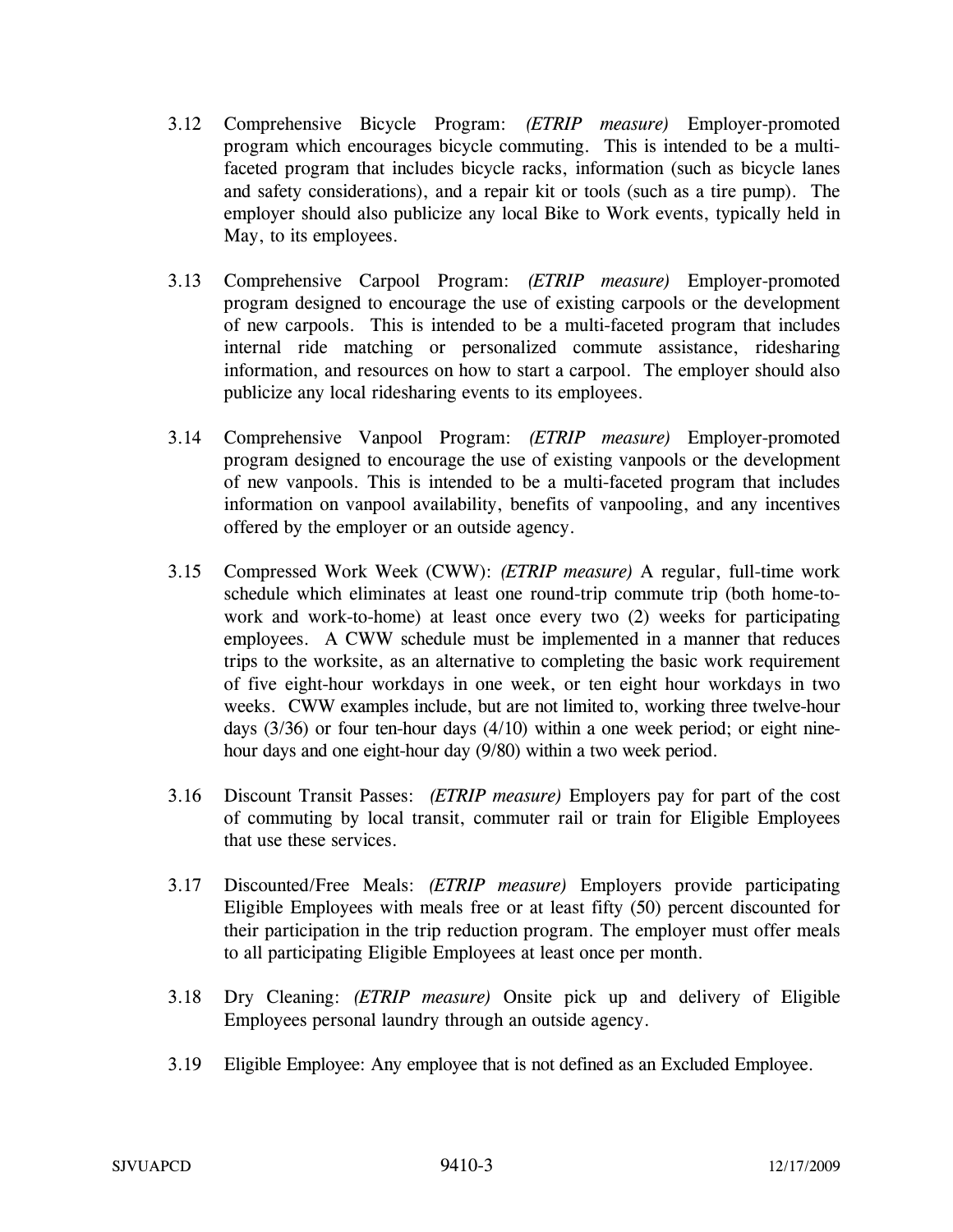- 3.20 Emergency Health and Safety Employee: Any employee that is required to have an authorized emergency response vehicle, as defined by California Vehicle Code Section 165, at home on an on-call basis, or any sworn peace officer or firefighter.
- 3.21 Employee Transportation Coordinator (ETC): An individual or entity appointed by an employer to develop, market, administer, and monitor the Employer Trip Reduction Implementation Plan (ETRIP) on a full or part-time basis. An employer with multiple worksites may select worksite-specific ETCs or select one ETC to serve for all worksites.
- 3.22 Employer: A person(s), firm, business, education institution, government agency, non-profit agency or corporation, or other entity which employs persons at a worksite. Several subsidiaries or units that occupy the same worksite and report to one common governing board or governing entity or that function as one corporate unit are considered to be one employer.
- 3.23 Employer-Provided Bicycles: *(ETRIP measure)* Bicycles that are provided by the employer and made available for employee use during lunch and breaks.
- 3.24 Employer Rideshare Event: *(ETRIP measure)* Employer sponsored events available to all Eligible Employees which promote rideshare opportunities, such as:
	- 3.24.1 Employee Rideshare Fair that has multiple agencies or resources about alternative transportation in the vicinity of the worksite.
	- 3.24.2 Presentation on the alternative transportation opportunities and services available to the worksite and benefits of ridesharing. This should be at least a one-hour meeting for all Eligible Employees or the equivalent.
	- 3.24.3 Week-long Alternative Transportation/Rideshare event where Eligible Employees are encouraged to try alternative transportation throughout the week.
- 3.25 Employer Rideshare Newsletter: *(ETRIP measure)* An employer-distributed newsletter that discusses alternative transportation modes, outlines incentives, and encourages participation in a rideshare program. Must be distributed at least quarterly to all Eligible Employees. A newsletter should be at least two pages long and be text-driven to provide Eligible Employees with detailed information about ridesharing and alternative transportation. Could be an electronic newsletter.
- 3.26 Employer Rideshare/Alternative Transportation Focus Group(s): *(ETRIP measure)* Meetings conducted at least semiannually with a sample of Eligible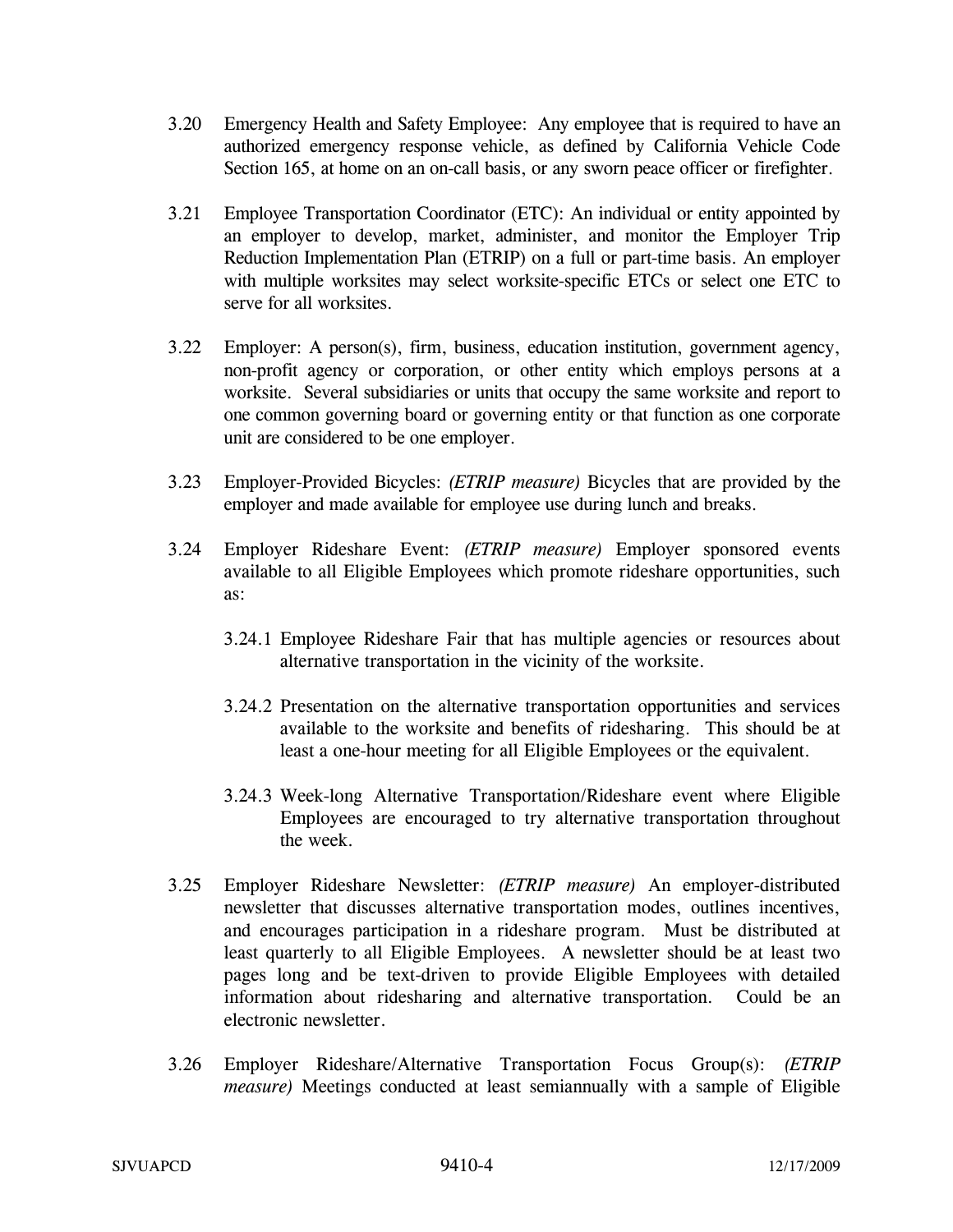Employees to solicit input on commute behavior, incentives to rideshare, and any constraints to alternative commute modes.

- 3.27 Employer Rideshare/Alternative Transportation Meetings: *(ETRIP measure)* Semiannual meetings available to all Eligible Employees to help those employees identify those who live in similar areas to foster rideshare coordination.
- 3.28 Employer Trip Reduction Implementation Plan (ETRIP): A group of measures implemented by an employer, designed to provide transportation information, assistance, and/or incentives to employees. The purpose of such measures is to reduce mobile source emissions by reducing the number of vehicle miles traveled to the worksite.
- 3.29 Employment Agency Personnel: A person employed by an employment service or agency who reports to a worksite other than the employment agency's worksite, under a contractual arrangement with a temporary employer.
- 3.30 External Employee Ride Matching Services: *(ETRIP measure)* The employer promotes the use of a third-party rideshare program to help Eligible Employees identify appropriate opportunities for ridesharing. Employers must promote these services at least annually.
- 3.31 Excluded Employee: Emergency health and safety employees; employment agency personnel; farm workers; field personnel; field construction workers; home garage employees; on-call employees; part-time employees; seasonal employees; volunteers; and employees who do not report to work during the peak period.
- 3.32 External Guaranteed Ride Home Service: *(ETRIP measure)* The employer utilizes a third-party service to provide Eligible Employees with a return trip to the point of commute origin, when a need for the return trip arises and the employee participated in ridesharing or alternative transportation that day. This need, as defined by the employer, may be a personal emergency, an unplanned situation or business-related activities (such as overtime). The employer needs to indicate if this service would be provided by, rental car, taxi, or by a Transportation Management Association or Organization (TMA/TMO).
- 3.33 Extra time Off: *(ETRIP measure)* The employer provides Eligible Employees additional time off for participation in the trip reduction program. This can include, but is not limited to, allowing Eligible Employees to accrue time off for every time they use alternative transportation or ridesharing.
- 3.34 Farm Worker: Any person employed in the growing of crops, or the raising of fowl or animals.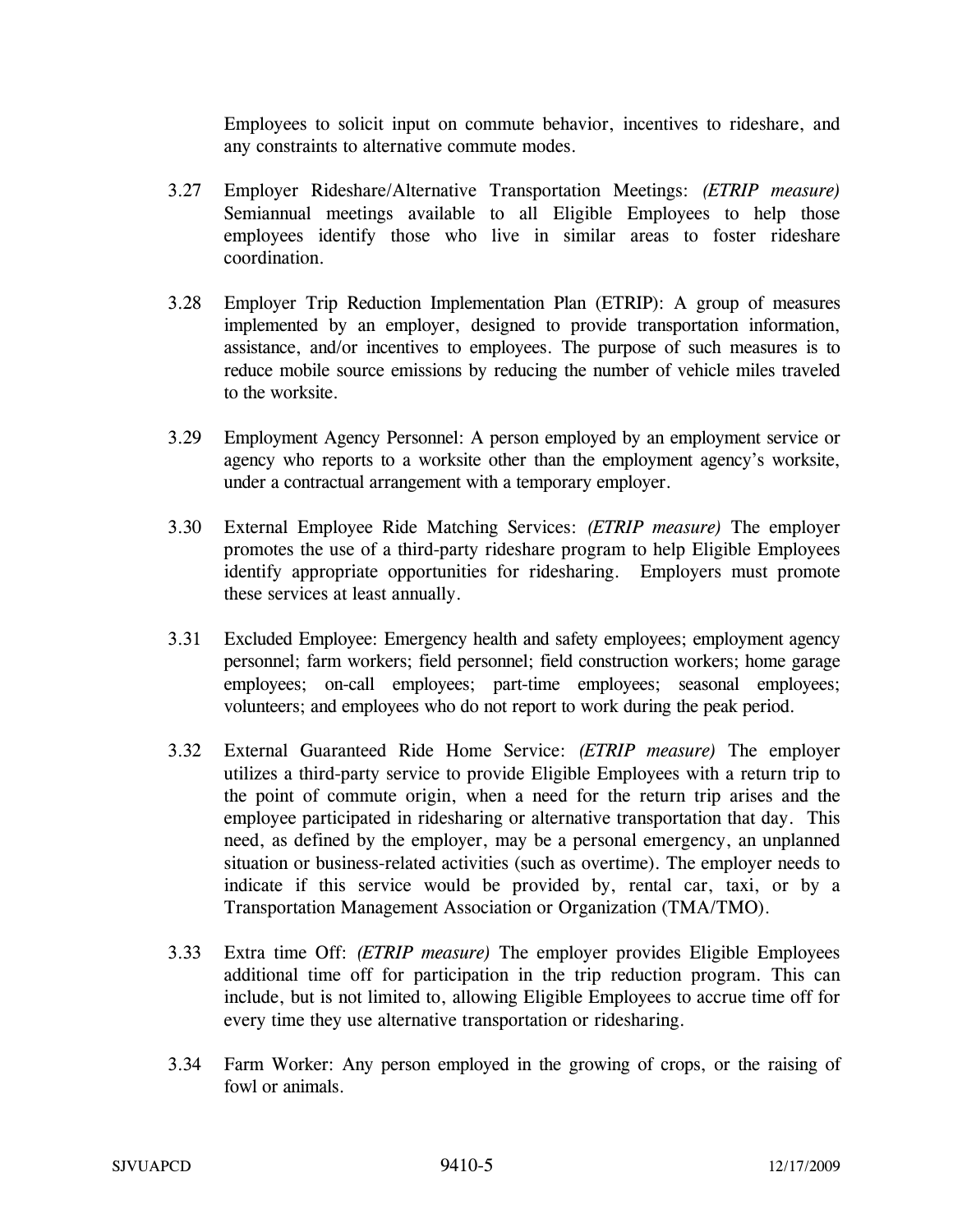- 3.35 Field Construction Worker: Any employee who reports directly to work at a temporary field construction site.
- 3.36 Field Personnel: Employees who spend 20 percent or less of their work time per week at the worksite and either do not report to the worksite for pick-up of an employer-provided vehicle or do not return to the worksite at the end of the work day.
- 3.37 Fitness Area and/or Classes: *(ETRIP measure)* Employer-provided area to exercise during breaks or lunches. Examples may include, but are not limited to a fitness area with exercise equipment available for employee use or a room designated for an exercise video or fitness instruction during lunch at least once per week. External fitness area or classes within ¼ mile of the worksite also qualifies.
- 3.38 Flex Time Schedule: *(ETRIP measure)* Eligible Employees are permitted to adjust their work hours in order to accommodate alternative commute schedules or arrangements.
- 3.39 Health Facilities: *(ETRIP measure)* Services that provide first aid to Eligible Employees including, but not limited to, first aid, onsite nurse, etc. External health facilities within ¼ mile of the worksite also qualifies.
- 3.40 Healthy Air Living Partner: *(ETRIP measure)* An employer who registers with the San Joaquin Valley Air Pollution Control District as a Healthy Air Living Partner and remains a partner in good standing. See [www.healthyairliving.com](http://www.healthyairliving.com/) for more information.
- 3.41 Home Garage Employee: An employee who is assigned an employer-owned vehicle for commutes to and from the worksite.
- 3.42 Independent Contractor: Any individual who enters into a direct written contract or agreement with an employer to perform certain services and is not on the employer's payroll.
- 3.43 Internal Guaranteed Ride Home Service: *(ETRIP measure)* The employer directly provides Eligible Employees with a return trip to the point of commute origin, when a need for the return trip arises and the employee participated in ridesharing or alternative transportation that day. This need, as defined by the employer, may be a personal emergency, an unplanned situation or businessrelated activities (such as overtime). This service may be provided by employer vehicle, rental car, taxi, or another employee.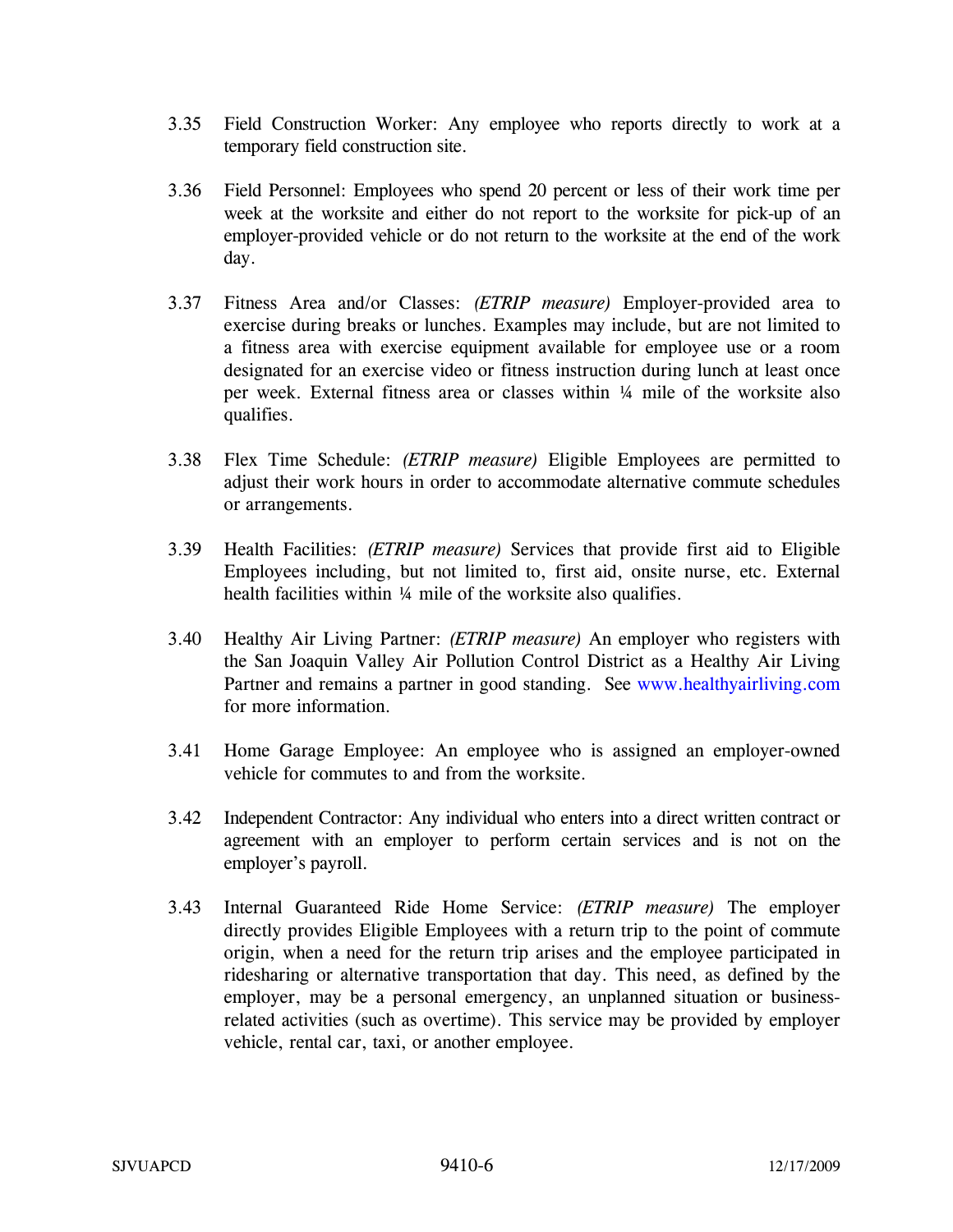- 3.44 Internal Ride Matching: *(ETRIP measure)* The employer provides rideshare matching service, zip code list or assistance in finding commute alternatives for all interested Eligible Employees. Information must be updated semiannually.
- 3.45 Lunch Delivery: *(ETRIP measure)* Employer-organized lunch delivery at least twice per month available to all Eligible Employees.
- 3.46 Monetary Incentive: *(ETRIP measure)* The employer, or other funding sources, provides Eligible Employees with cash subsidies, at least on a quarterly basis, for participation in the trip reduction program. This can include, but is not limited to, providing a monetary incentive to Eligible Employees who use alternative transportation a predetermined, minimum number of times per month or pay period.
- 3.47 Onsite Bicycle Repair: *(ETRIP measure)* Services that would allow a bicycle repair person to repair and/or tune up employee bicycles by appointment when Eligible Employees sign up and agree to pay for said services.
- 3.48 Onsite Child Care: *(ETRIP measure)* Daycare service provided to Eligible Employees. External child care within ¼ mile of the worksite also qualifies.
- 3.49 Onsite Food Service: *(ETRIP measure)* Employer provides an onsite area where Eligible Employees can consistently purchase meals, such as a cafeteria or lunch truck service. External food service within ¼ mile of the worksite also qualifies.
- 3.50 Onsite Break Room and Kitchenette: *(ETRIP measure)* Eating area for employees at the worksite that includes at least a sink and a microwave or conventional stove.
- 3.51 Onsite Transit Information Center: *(ETRIP measure)* Employer-provided transit information center for general transit information and/or the onsite sale of public transit passes, tickets or tokens to that worksite's Eligible Employees. Information must be verified and updated, as necessary, at least quarterly.
- 3.52 On-call Employee: An employee who is required to be on-call for at least 50% of their work time per year and the time on-call is subject to the following conditions:
	- 3.52.1 The employee receives monetary compensation for the on-call or standby time; or
	- 3.52.2 Geographic restrictions are placed on employee's movements, and The extent by which the employee can engage in personal activities during on-call or standby periods is restricted by policy, and The employee can not trade his or her on-call responsibilities with another employee without prior approval from the employer.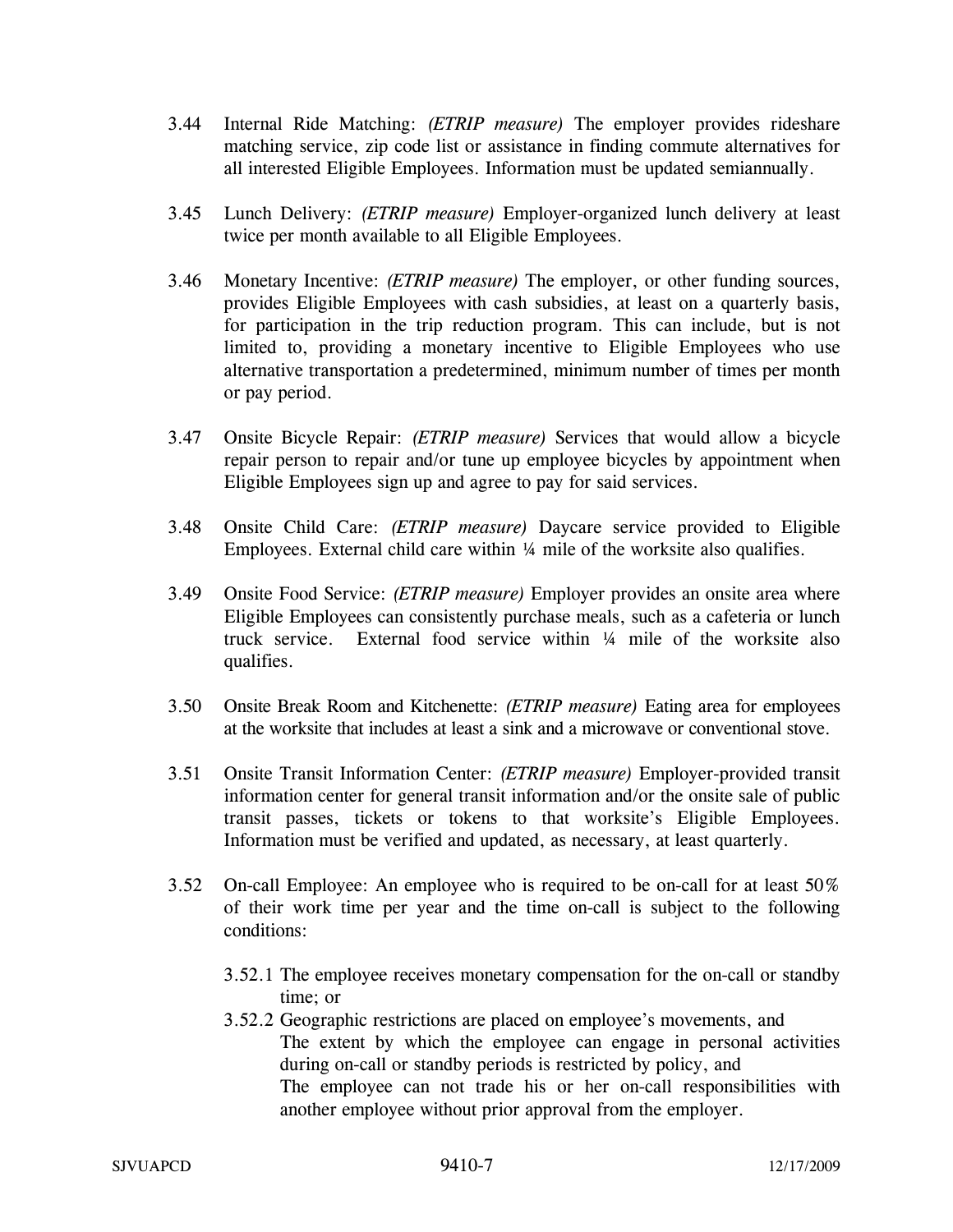- 3.53 Part-Time Employee: Any employee who reports to a worksite on a part-time basis for fewer than 32 hours per week.
- 3.54 Peak Period: The time from 6:00 a.m. through 10:00 a.m. on Monday through Friday, inclusive.
- 3.55 Personalized Commute Assistance: *(ETRIP measure)* The employer provides personalized assistance such as transit itineraries, carpool matching and personal follow-up to Eligible Employees at least annually. Examples of ways an employer can provide this service to Eligible Employees are:
	- 3.55.1 Organize carpool/vanpool formation meeting(s).
	- 3.55.2 Assist in identifying bicycle and pedestrian routes.
	- 3.55.3 Assist in identifying park and ride lots.
	- 3.55.4 Assist in providing personalized transit routes and schedule information.
	- 3.55.5 Provide personalized follow-up assistance to maintain participation in the commute program.
- 3.56 Points Program: *(ETRIP measure)* Program where Eligible Employees earn points for each day of participation in the trip reduction program. As defined by the employer, points are redeemed for rewards such as, but not limited to: time off, gift certificates, cash or merchandise.
- 3.57 Postal Service: *(ETRIP measure)* Stamps for sale onsite and onsite mail pick up for Eligible Employees' personal mail. Post office within ¼ mile of worksite also qualifies.
- 3.58 Preferential Parking: *(ETRIP measure)* The employer provides preferential parking spaces for use by Eligible Employees when they participate in ridesharing. These spaces must be clearly posted or marked in a manner that identifies them for carpool or vanpool use only. Of all parking spaces available for Eligible Employees (not including spaces reserved for management, visitors, or employer fleet), at least five (5) percent should be permanently designated as carpool/vanpool spaces.
- 3.59 Prize Drawing: *(ETRIP measure)* Eligible Employees are provided with a chance to win prizes, at least quarterly, for participation in the trip reduction program.
- 3.60 Production Worker: An employee whose wage and working conditions at a facility are regulated under Industrial Welfare Commission Wage Orders 1-2001 (Manufacturing Industry), 3-2001 (Canning, Freezing, and Preserving Industry), or 8-2001 (Industries Handling Products After Harvest) excluding those whose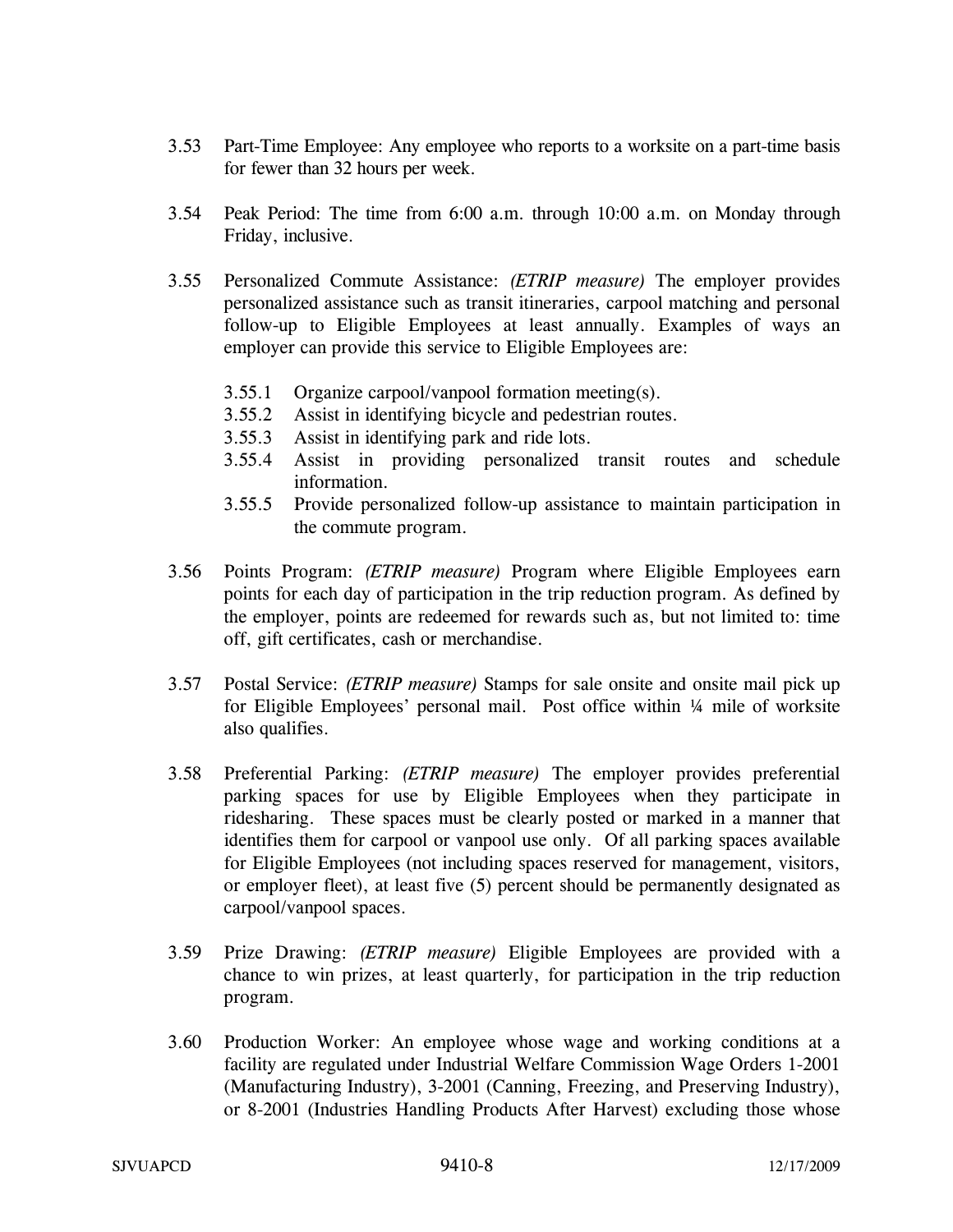job responsibilities are professional, administrative, legal, clerical, sales, or accounting.

- 3.61 Ride Match Bulletin Board: *(ETRIP measure)* An employer-provided bulletin board available to all Eligible Employees to voluntarily find rideshare partners. May including a map of the surrounding area and push pins.
- 3.62 Rideshare and Alternative Transportation Bulletin Boards: *(ETRIP measure)* A communication tool that displays materials that publicizes incentives and encourages participation in a rideshare program. The bulletin board should be in a location that would be most likely viewed by the majority of the Eligible Employees. It may be necessary to have more than one bulletin board. The board should be verified and updated, as necessary, at least quarterly.
- 3.63 Rideshare Agency Registration: *(ETRIP measure)* Provide worksite information to a regional rideshare agency and maintain or update information as appropriate and requested by the regional agency.
- 3.64 Rideshare Flyer: *(ETRIP measure)* A flyer that provides updates to Eligible Employees on alternative commute modes and incentives offered by the employer to encourage participation in a rideshare program. The flyer would be one page and may include graphics and short summaries to highlight program basics and updates. Must be distributed at least quarterly to all Eligible Employees.
- 3.65 Rideshare Orientation for New Employees: *(ETRIP measure)* Explanation of alternative transportation modes and if applicable, employer incentives to promote and encourage participation in a rideshare program during the employer's regular orientations for new, Eligible Employees.
- 3.66 Seasonal Employee: Any employee who is employed for less than 16 consecutive weeks in any fiscal year.
- 3.67 Shuttles: *(ETRIP measure)* Employers provide a shuttle for daily work commutes between employer worksites or between transportation stations and the worksite.
- 3.68 SOV: Single-Occupancy Vehicle, a vehicle occupied by one person.
- 3.69 Staggered Work Schedule: *(ETRIP measure)* The employer selects different start and stop times for departments or individuals within the company to promote ridesharing and accommodate public transit.
- 3.70 Startup Incentive: *(ETRIP measure)* Designed to reward Eligible Employees who previously commuted via single occupancy vehicle by offering a one-time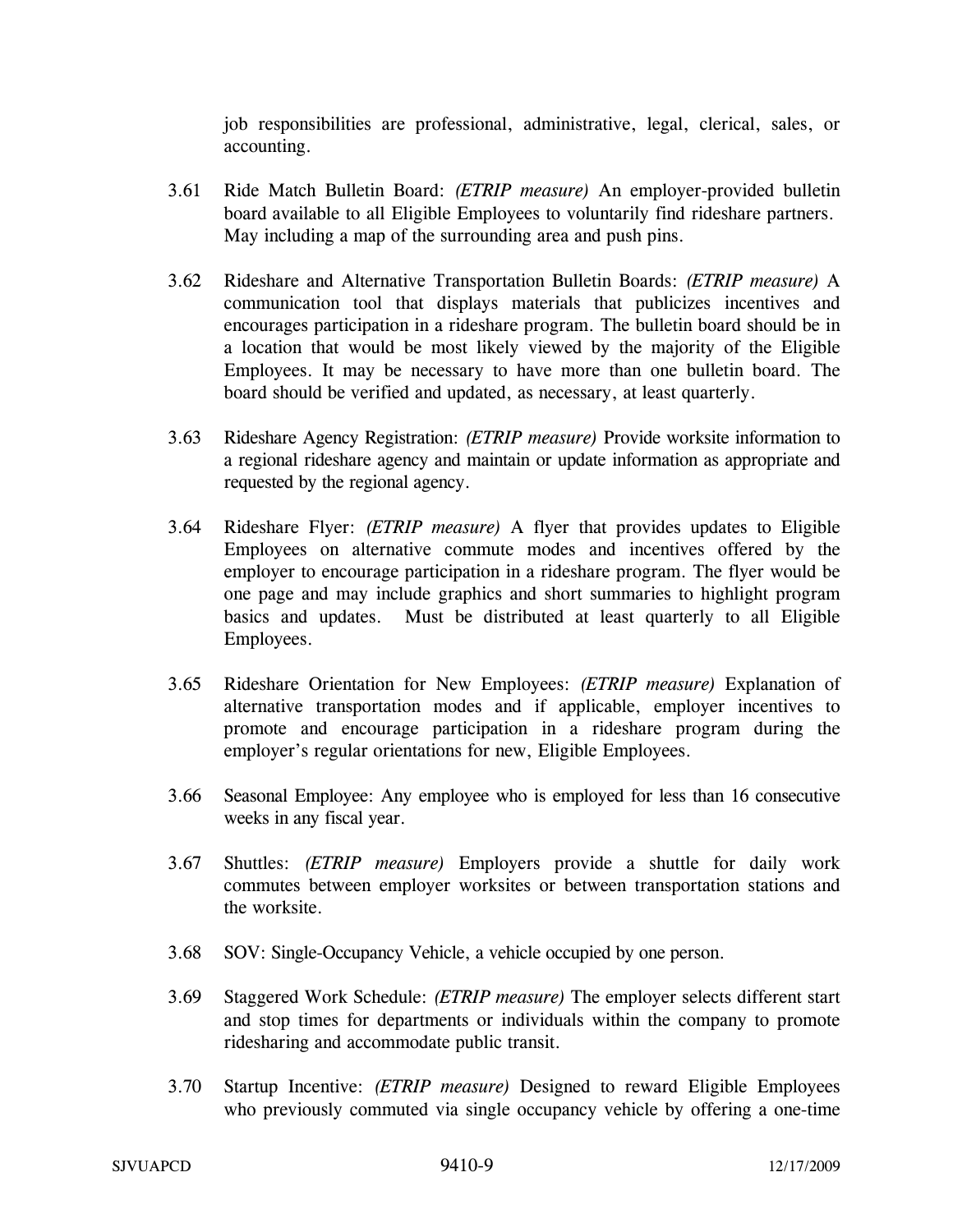or short-term incentive when they begin using ridesharing or alternative transportation on a regular basis.

- 3.71 Telecommuting Program: *(ETRIP measure)* A system of working at home, offsite, or at a telecommuting center for a full workday. Telecommuting should eliminate the trip to work or reduce the travel distance to the worksite by more than 80 percent. The employer should make telecommuting available to at least 10 percent of its Eligible Employees excluding production workers, and employees who spend 20 percent or less of their work time per week at the worksite. In making telecommuting available to at least 10 percent of applicable employees, the employer can claim ETRIP points for this measure even if the possible participants do not take advantage of the program. Each participant who telecommutes should be allowed to telecommute at least one day per week.
- 3.72 Tier One Worksite: A worksite with one hundred (100) to two hundred and forty nine (249) Eligible Employees, for at least 16 consecutive weeks during the previous fiscal year.
- 3.73 Tier Two Worksite: A worksite with two hundred and fifty (250) or more Eligible Employees, for at least 16 consecutive weeks during the previous fiscal year.
- 3.74 Transit Subsidy: *(ETRIP measure)* Employers pay for all of the cost of commuting by local transit, commuter rail or train for Eligible Employees that use these services. The employer must provide information on the ETRIP regarding the monetary value of the transit subsidy and the frequency of distribution to Eligible Employees.
- 3.75 Vanpool Subsidy: *(ETRIP measure)* Employers pay for all or part of the cost of commuting by vanpool for Eligible Employees that use these services. The employer must provide information on the ETRIP regarding the monetary value of the vanpool subsidy and the frequency of distribution to Eligible Employees.
- 3.76 Vehicle Miles Traveled (VMT): The measurement of the total miles traveled by all vehicles in a specified area during a specified time.
- 3.77 Volunteer: Any individual at a worksite who, of their own free will, provides goods or services without receiving any wages, salary, or other form of financial compensation from the employer for services provided.
- 3.78 Worksite: A location, structure, building, portion of a building, or grouping of buildings in close proximity in and around which employees work for the same employer. Close proximity means that the individual buildings making up the group of buildings are no more than one mile from a central work location with the largest number of employees reporting, are served by a common circulation or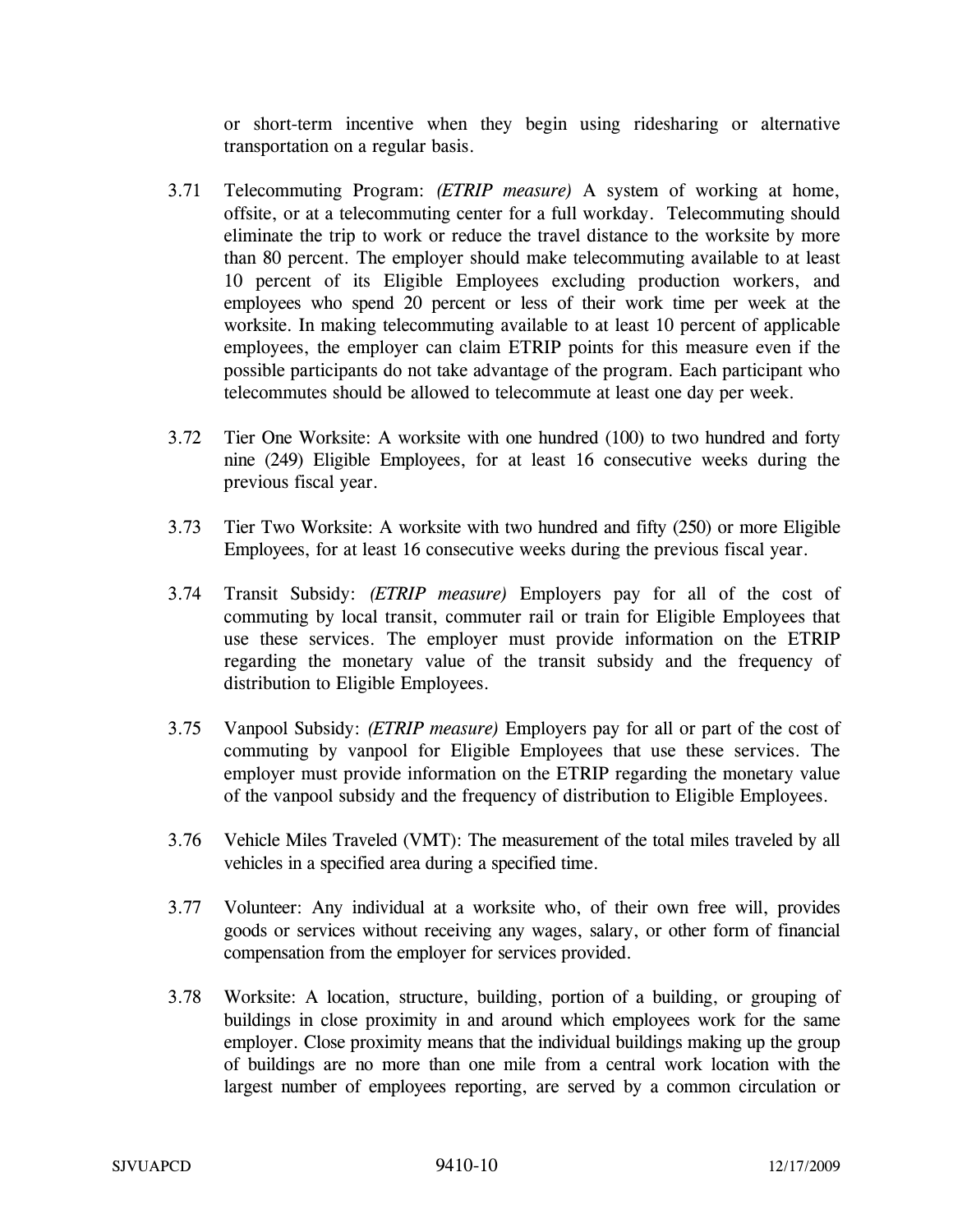access system, and are not separated by an impassable barrier to pedestrian travel which may include a freeway, flood control channel, railroad, etc.

## 4.0 Exemption

An employer with fewer than 100 Eligible Employees at each worksite in the San Joaquin Valley Air Basin is exempt from all provisions of this rule.

#### 5.0 Trip Reduction Requirements

- 5.1 Employers shall implement an Employer Trip Reduction Implementation Plan (ETRIP) for each worksite with 100 or more Eligible Employees. Employers shall implement an ETRIP to meet the applicable point targets specified in Table 1. Employers subject to California Labor Code Sections 1682 through 1684 or with Eligible Employees (not excluded under Section 3.31) protected by the Migrant and Seasonal Agricultural Worker Protection Act will be required to comply with Phase 1 and Phase 2 point targets only.
- 5.2 An ETRIP shall include measures from each of the strategies, given in Table 2, to reach the specified point total for each strategy by the implementation deadlines specified in Table 1. Note that ETRIP strategies are initially phased in over a period of three years. The measures chosen to meet the point values specified in Table 1 shall be listed in the ETRIP as described in Section 6.3.

| <b>Table 1: ETRIP Point Targets</b>   |                 |                 |                          |                        |  |
|---------------------------------------|-----------------|-----------------|--------------------------|------------------------|--|
| <b>ETRIP</b>                          | <b>Tier One</b> | <b>Tier Two</b> | <b>Initial Submittal</b> | <b>Starting</b>        |  |
|                                       | Worksite        | Worksite        | <b>Deadline</b>          | Implementation         |  |
| <b>Total Points Goal</b>              | 44              | 66              | September 1,             | <b>January 1, 2014</b> |  |
|                                       |                 |                 | 2013                     |                        |  |
| Minimum points per strategy           |                 |                 |                          |                        |  |
| <b>Phase 1: Marketing Strategy</b>    | 6               | 10              | September 1, 2011        | January 1, 2012        |  |
| Phase 1: Program Support              | 6               | 8               | September 1, 2011        | January 1, 2012        |  |
| Strategy                              |                 |                 |                          |                        |  |
| Phase 2: Services and                 | 8               | 10              | September 1, 2012        | January 1, 2013        |  |
| <b>Facilities Strategy</b>            |                 |                 |                          |                        |  |
| Phase 3: Transportation,              | 14              | 20              | September 1, 2013        | January 1, 2014        |  |
| Alternative Schedule, and             |                 |                 |                          |                        |  |
| <b>Incentives Strategy</b>            |                 |                 |                          |                        |  |
| <b>Additional Points Needed (from</b> | 10              | 18              | September 1, 2013        | January 1, 2014        |  |
| any measure or combination of         |                 |                 |                          |                        |  |
| measures, or from points earned       |                 |                 |                          |                        |  |
| by applying ETRIP measures to         |                 |                 |                          |                        |  |
| <b>Excluded Employees or exempt</b>   |                 |                 |                          |                        |  |
| worksites, as described in Section    |                 |                 |                          |                        |  |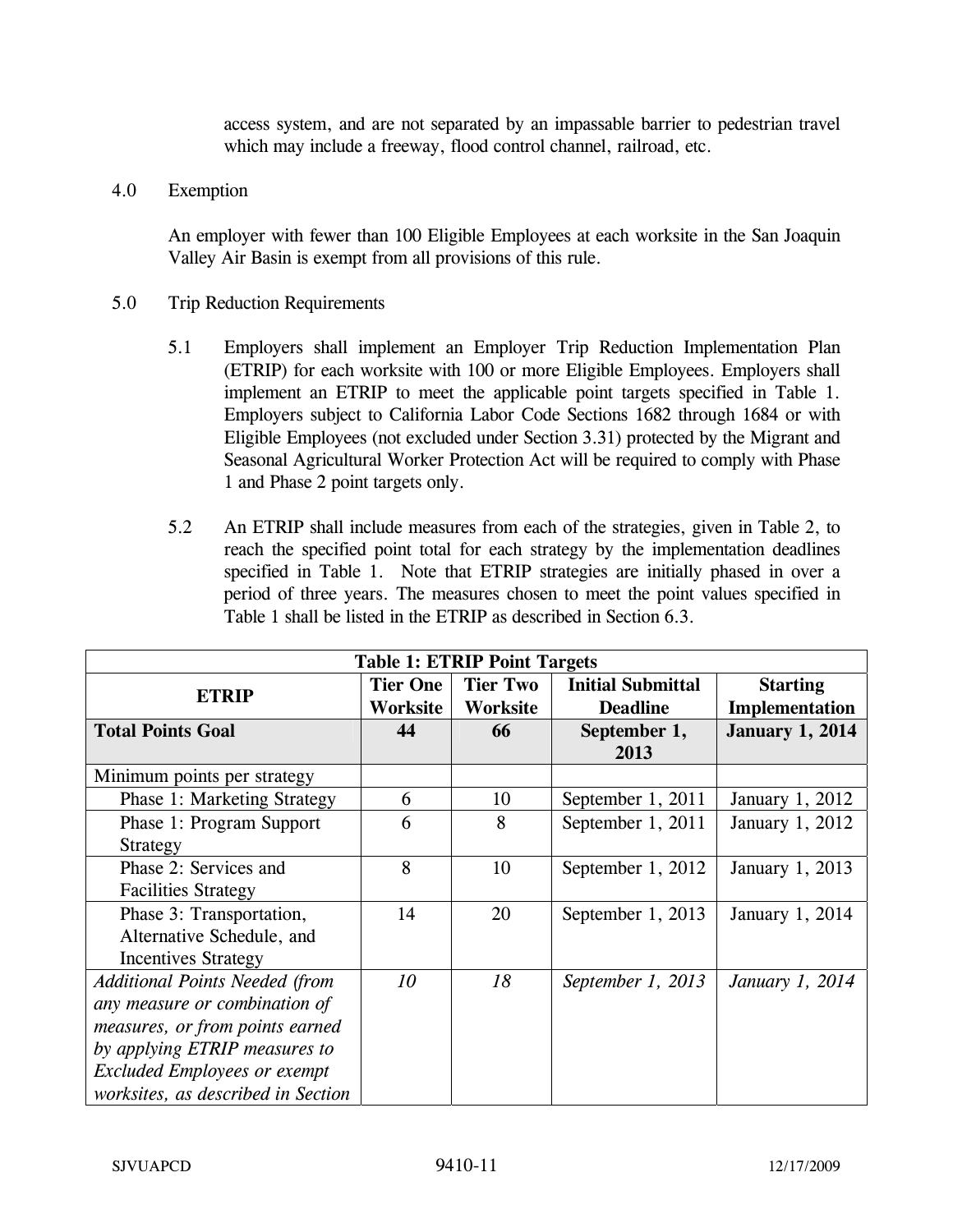| <b>Table 2: Trip Reduction Strategies</b>                             |                |  |  |
|-----------------------------------------------------------------------|----------------|--|--|
| <b>Phase 1: Marketing Strategy</b>                                    | Point          |  |  |
| Measures that help increase trip reduction program awareness $\&$     | <b>Values</b>  |  |  |
| <i>accessibility.</i>                                                 |                |  |  |
| Healthy Air Living Partner                                            | 6              |  |  |
| Employer rideshare event                                              | 5              |  |  |
| Employer rideshare and alternative transportation meetings            | 5              |  |  |
| Employer rideshare and alternative transportation focus group(s)      | 5              |  |  |
| Onsite transit information center                                     | 3              |  |  |
| Rideshare and alternative transportation bulletin boards              | 3              |  |  |
| Attendance at a marketing class/focus group                           | 3              |  |  |
| Employer rideshare newsletter                                         | 3              |  |  |
| "Best Workplaces for Commuters" Recognition                           | $\overline{3}$ |  |  |
| Rideshare flyer                                                       | $\mathbf{1}$   |  |  |
| CEO communication                                                     | $\mathbf{1}$   |  |  |
| Employer-adopted policy statement supporting employee ridesharing and | $\mathbf{1}$   |  |  |
| alternative transportation                                            |                |  |  |
| Rideshare orientation for new employees                               | 1              |  |  |
| Register with a local rideshare agency                                | $\mathbf{1}$   |  |  |
| Other measures approved by the District                               | Varies         |  |  |
|                                                                       |                |  |  |
| <b>Phase 1: Program Support Strategy</b>                              | Point          |  |  |
| Measures that promote trip reduction program implementation           | <b>Values</b>  |  |  |
| <b>Internal Guaranteed Ride Home Service</b>                          |                |  |  |
| For Production Workers                                                | 5              |  |  |
| For staff who are not Production Workers (i.e., office staff)         | 5              |  |  |
| Internal ride matching                                                | 5              |  |  |
| Personalized commute assistance                                       | 5              |  |  |
| Ride match bulletin board                                             | 3              |  |  |
| External employee ride matching services                              | $\overline{3}$ |  |  |
| <b>External Guaranteed Ride Home Service</b>                          | 3              |  |  |
| Other measures approved by the District                               | Varies         |  |  |
|                                                                       |                |  |  |
| <b>Phase 2: Services and Facilities Strategy</b>                      | Point          |  |  |
| Measures that increase the convenience of program participation.      | <b>Values</b>  |  |  |
|                                                                       |                |  |  |
| Onsite food service, or within 1/4 mile of worksite                   | $\overline{7}$ |  |  |
| Onsite child care, or within 1/4 mile of worksite                     | $\overline{7}$ |  |  |
| Showers and/or Lockers onsite                                         | $\overline{7}$ |  |  |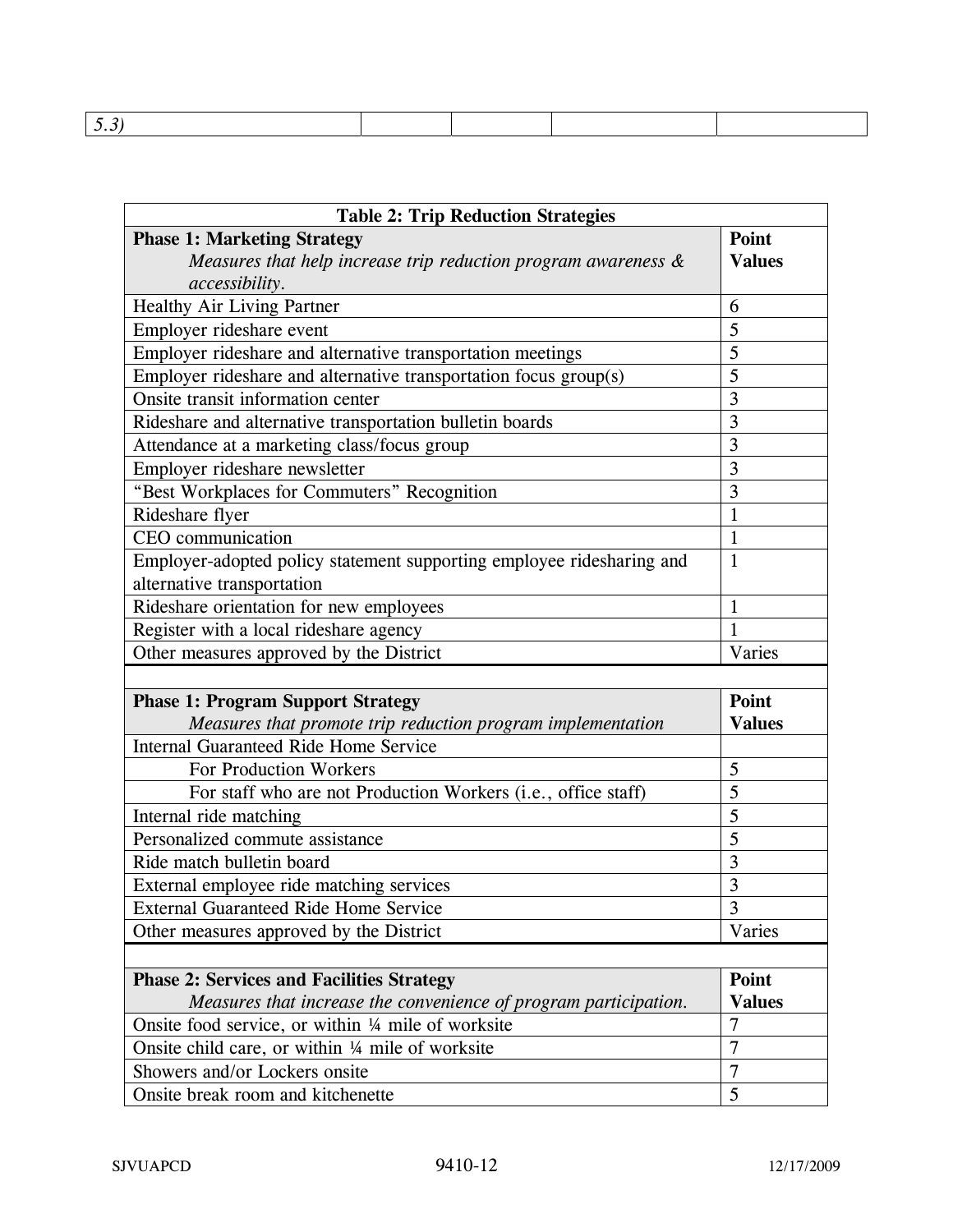| Electric vehicle recharging                                                               | 5              |                |
|-------------------------------------------------------------------------------------------|----------------|----------------|
| Onsite bicycle repair                                                                     | $\overline{2}$ |                |
| <b>Onsite ATM</b>                                                                         | $\overline{2}$ |                |
| Onsite vending machines                                                                   | $\overline{2}$ |                |
| Bicycle racks                                                                             | $\overline{2}$ |                |
| Health facilities, or within 1/4 mile of worksite                                         | $\overline{2}$ |                |
| Employer-provided bicycles                                                                | $\overline{2}$ |                |
| Fitness area and/or classes, or within 1/4 mile of worksite                               | $\overline{2}$ |                |
| Lunch delivery                                                                            | $\mathbf{1}$   |                |
| Check cashing                                                                             | 1              |                |
| Direct deposit                                                                            | $\mathbf{1}$   |                |
| Break and/or lunch activities                                                             | 1              |                |
| Dry cleaning                                                                              | $\mathbf{1}$   |                |
| Postal service, or post office within 1/4 mile of worksite                                | 1              |                |
| Onsite picnic tables                                                                      | $\mathbf{1}$   |                |
| Maps to local conveniences                                                                | 1              |                |
| Other measures approved by the District                                                   | Varies         |                |
|                                                                                           |                |                |
| <b>Phase 3: Transportation, Alternative Schedules, and Incentives</b>                     | <b>Point</b>   |                |
| <b>Strategy</b>                                                                           | <b>Values</b>  |                |
| Measures that provide options to decrease VMT or encourage trip                           |                |                |
| reduction program participation through monetary based incentives.                        |                |                |
| Compressed work week schedule (can receive credit for one of the                          | $\mathbf{A}$   | B              |
|                                                                                           |                |                |
| following categories, and for only Column A or Column B)                                  |                |                |
| At least 75% employee participation rate*                                                 | 15             | 8              |
|                                                                                           |                |                |
| 50% - 74% employee participation rate*                                                    | 12             | 6              |
|                                                                                           |                |                |
| 25% - 49% employee participation rate*                                                    | 9              | $\overline{4}$ |
|                                                                                           |                |                |
| 10% - 24% employee participation rate*                                                    | 6              | $\overline{2}$ |
|                                                                                           |                |                |
| * For a percentage based on all Eligible Employees, use Column A points. For a            |                |                |
| percentage based on all Eligible Employees except Production Workers, use                 |                |                |
| Column B points.                                                                          |                |                |
| Telecommuting program                                                                     | 9              |                |
| Comprehensive Vanpool program                                                             | 8              |                |
| Comprehensive Carpool program                                                             | 8              |                |
| Comprehensive Bicycle program                                                             | $\overline{7}$ |                |
| <b>Shuttles</b>                                                                           | 5              |                |
| Flex time schedules                                                                       |                |                |
| For Production Workers                                                                    | 3              |                |
| For staff who are not Production Workers (i.e., office staff)<br>Staggered work schedules | 3<br>3         |                |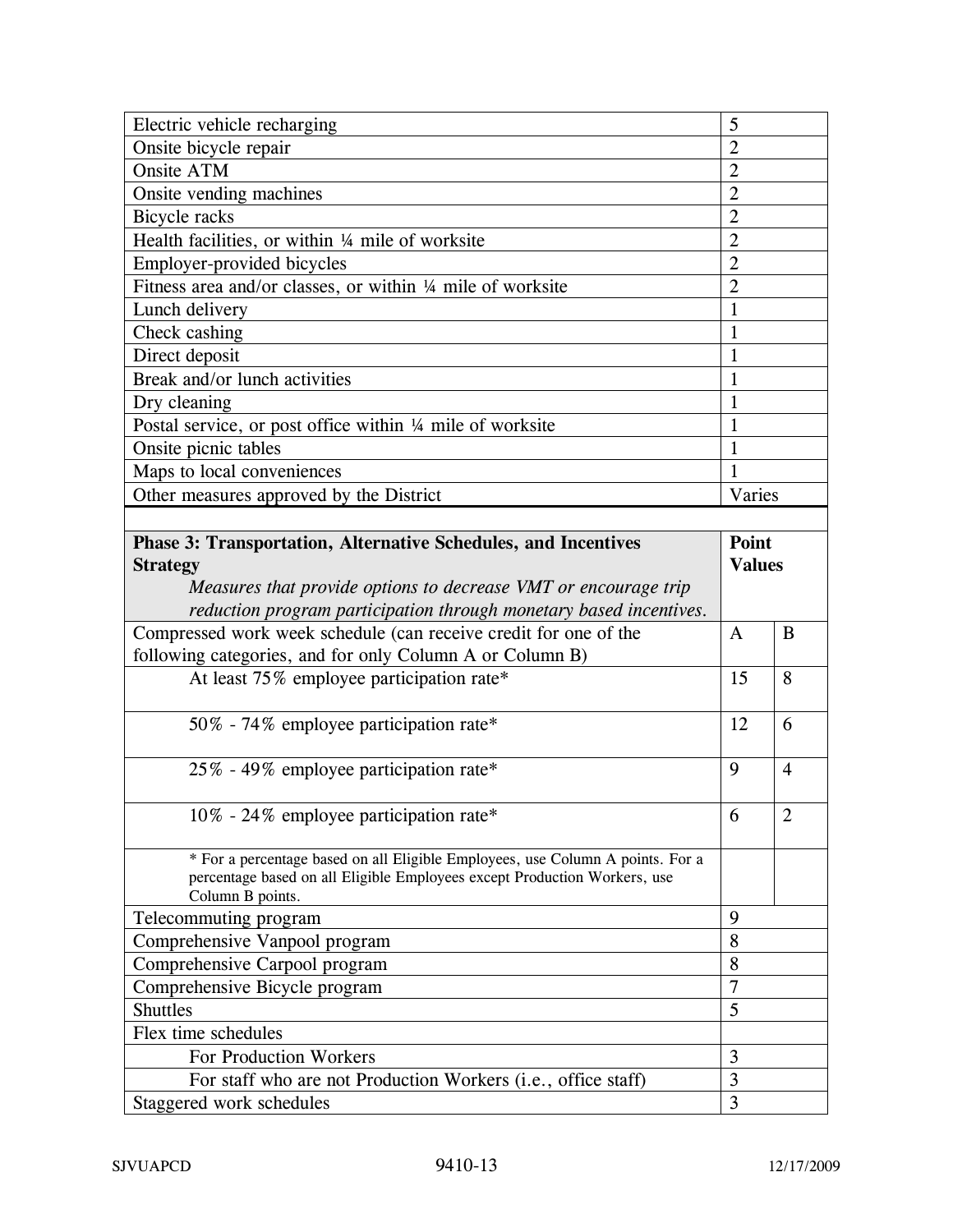| Monetary incentive                      | 12     |
|-----------------------------------------|--------|
| Extra time off                          | 7      |
| Vanpool subsidy                         | 5      |
| Transit subsidy                         | 5      |
| Bicycle subsidy                         | 5      |
| Startup incentive                       | 3      |
| <b>Discount Transit Passes</b>          | 3      |
| Discounted or free meals                | 3      |
| Preferential parking                    |        |
| Points program                          |        |
| Prize drawing                           |        |
| Other measures approved by the District | Varies |

- 5.3 Points for ETRIP measures applied to Excluded Employees or exempt worksites
	- 5.3.1 An employer can earn prorated ETRIP points for a worksite by applying ETRIP measures to Excluded Employees or exempt worksites. The employer will complete an Extra Points analysis to determine the total points for measures available to these employees.
	- 5.3.2 Extra points are prorated for each ETRIP measure, up to the assigned point value, as specified in the following equation:

Extra Points =  $(EE \div$  Tier Threshold) x Points for the ETRIP measure

Where  $EE =$  the total employees and for whom an ETRIP measure is applied:

(a) who are Excluded Employees or

(b) who work at exempt worksites

Tier Threshold = 100 for Tier 1 Worksites and 250 for Tier 2 Worksites

If ( $EE \div$  Tier Threshold) is greater than 1.0, substitute 1.0 for  $(EE \div$  Tier Threshold)

5.3.3 The Extra Points can be applied to a worksite's ETRIP in the "Additional Points Needed" category only (see Section 5.1).

## 6.0 Administrative Requirements

6.1 Employer Registration

 No later than July 1, 2010, or within 180 days after becoming subject to the trip reduction requirements of this rule, whichever is later, employers subject to the trip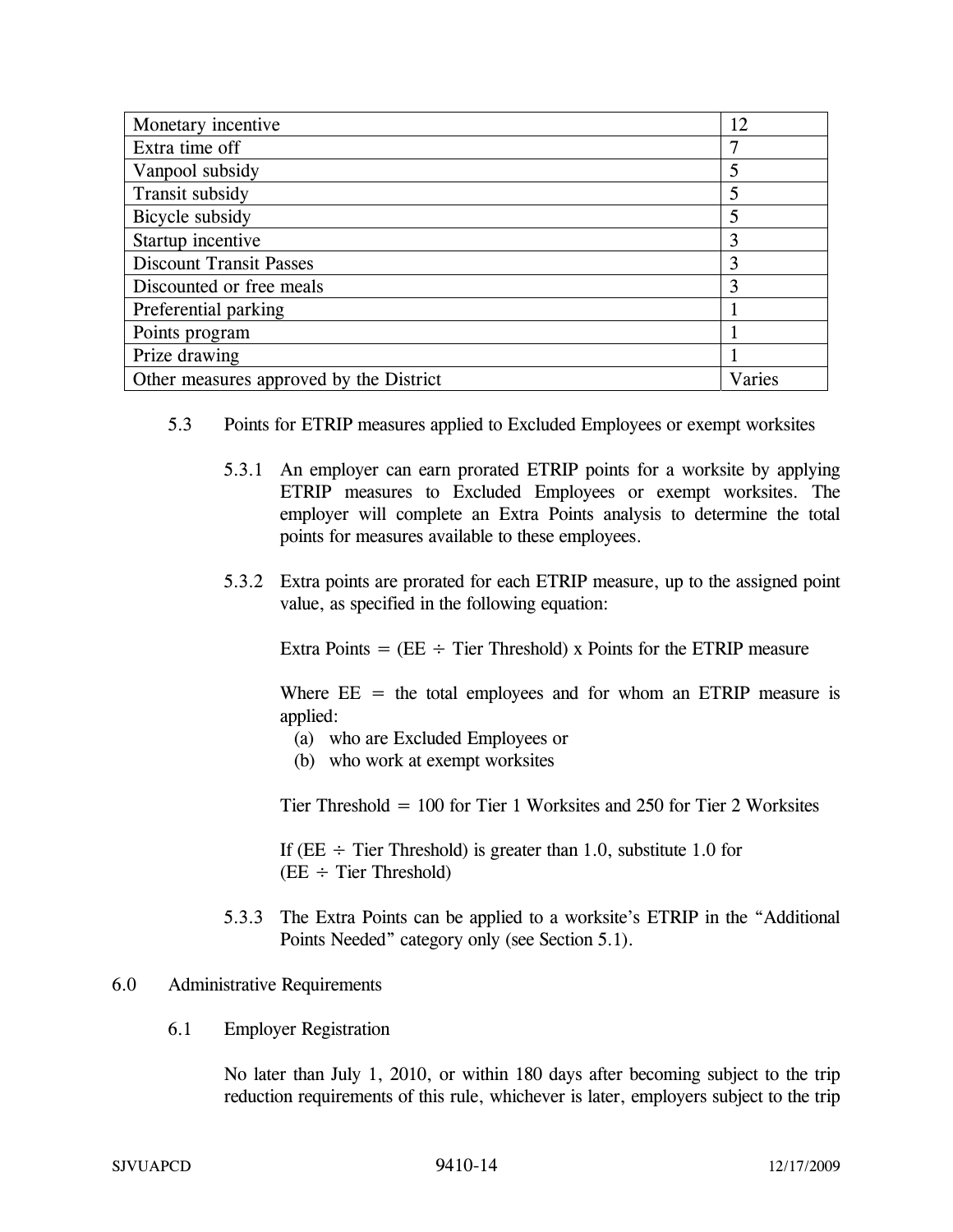reduction requirements of this rule shall submit a complete Employer Registration form to the APCO.

- 6.1.1 As part of the complete Employer Registration form, employers shall provide the following information:
	- 6.1.1.1 Employer's business name and mailing address.
	- 6.1.1.2 Separate identification of each worksite, including location address.
	- 6.1.1.3 The employer's designated Employee Transportation Coordinator name(s) and telephone number(s) for each worksite.
	- 6.1.1.4 The total number of employees reporting or assigned to each worksite, the total number of Eligible Employees, and the total number of Excluded Employees.
	- 6.1.1.5 The trip reduction measures from Table 2 that are already in place.
- 6.2 Employee Notification

Employers shall facilitate the participation of employees and employee organizations in the development of Employer Trip Reduction Programs by providing information to its employees explaining the requirements and applicability of this rule to the employer and its worksite(s) prior to or at the time of registration.

6.3 Employer Trip Reduction Implementation Plan (ETRIP)

Employers shall prepare and submit an ETRIP for each worksite to the APCO, according to the schedule in Table 1. Each ETRIP shall be implemented according to the schedule in Table 1 or 30 days after APCO approval, whichever is later. The ETRIP shall be updated as necessary annually thereafter as included in the Annual Report.

- 6.3.1 The ETRIP shall contain a checklist of the measures chosen from each trip reduction strategy and the point total for each as listed in Section 5.0, according to Table 1 and Table 2.
- 6.3.2 An employer may submit a single ETRIP that covers multiple worksites when those worksites are using the same ETRIP measures. If worksites are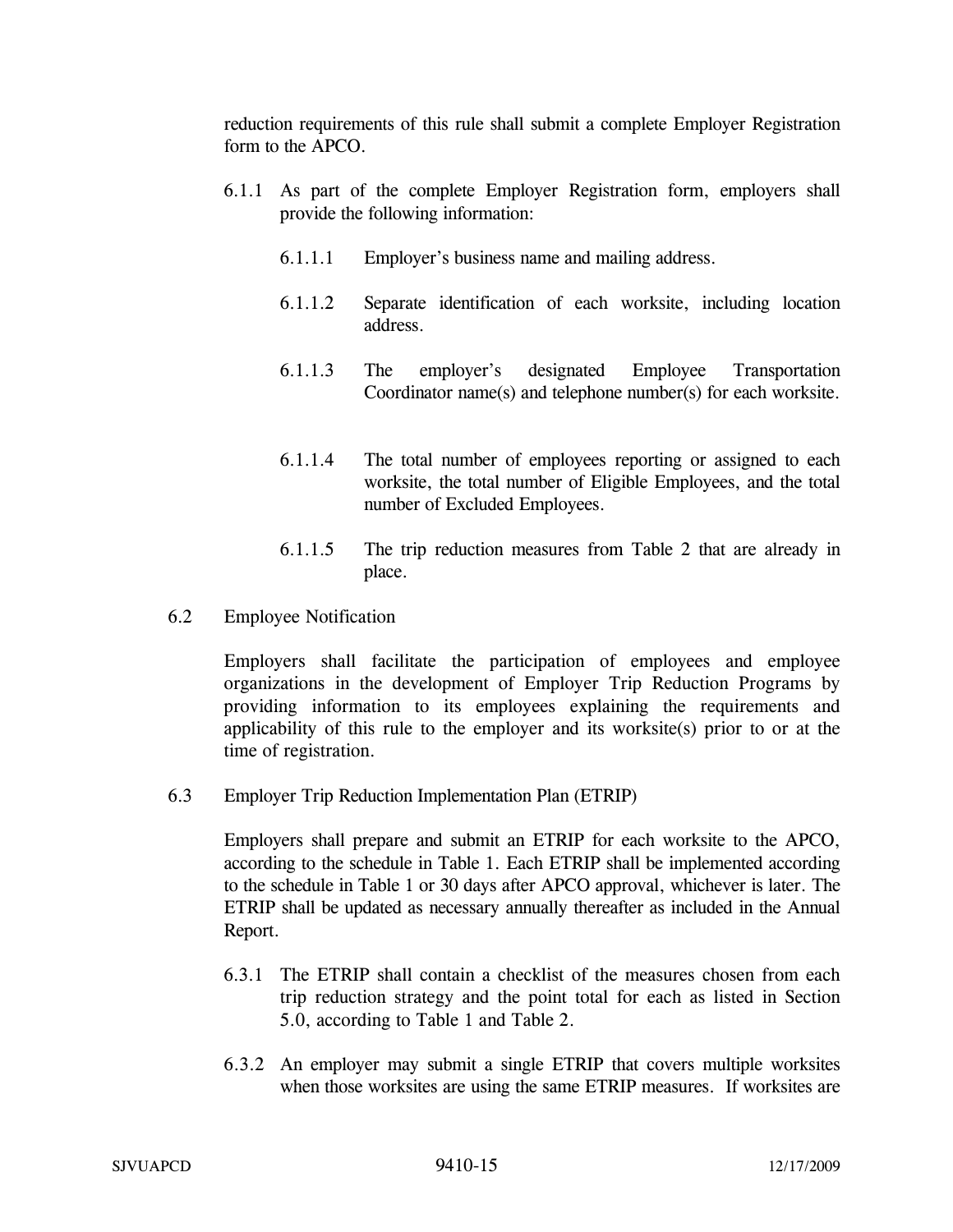using differing ETRIP measures, then each worksite should have its own ETRIP.

- 6.3.3 The plan shall be signed by the highest ranking responsible official of the employer at the worksite or each worksite when a consolidated plan is submitted that covers multiple worksites. The official shall certify that the information provided is correct and that the commitments for the selected measures will be fulfilled according to the implementation schedule in the plan.
- 6.3.4 Employees shall be notified, in writing, of the content, implementation schedule, and availability of the ETRIP at least ten (10) calendar days prior to the submittal of the ETRIP to the APCO.
- 6.3.5 Employers shall keep records of steps taken to implement measures chosen to be included in the ETRIP on file for at least five years and shall make the records available to the APCO and United States Environmental Protection Agency (EPA), upon request.
- 6.3.6 Employers may modify ETRIP as necessary throughout the year and submit those revisions to the APCO within 30 days after implementation.
- 6.3.7 Failure to implement the measures stated in an APCO-approved ETRIP or failure to comply with the administrative requirements constitutes a violation of this rule.
- 6.3.8 The APCO shall act on ETRIPs within 45 days of submittal.
- 6.3.9 An employer shall revise and resubmit to the APCO any disapproved plan within 90 days of the disapproval. Disapproval of a resubmitted plan constitutes a final disapproval. Failure to submit a revised plan or final disapproval of the revised plan is a violation of this rule.
- 6.3.10 An employer may appeal any APCO disapproval of its ETRIP pursuant to the procedures listed in Regulation V (Procedures Before the Hearing Board).
- 6.3.11 An employer shall revise and resubmit its ETRIP within 90 days of a final determination that an element of an approved ETRIP violates any provision of law issued by an agency or court with jurisdiction to make such a determination.
- 6.4 Commute Verification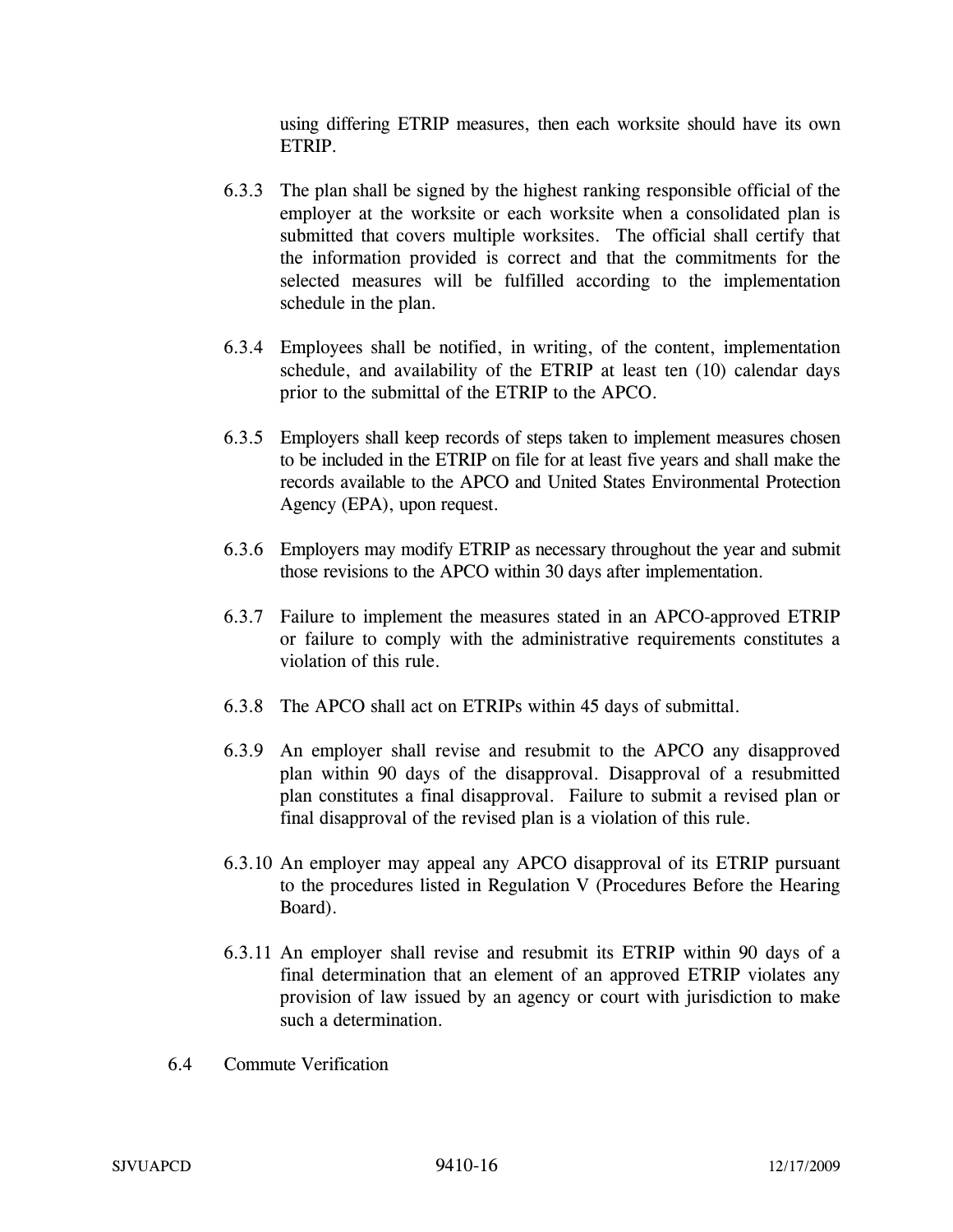- 6.4.1 For the calendar year beginning in January 1, 2014, and at least annually thereafter, employers shall collect information on the modes of transportation used for each Eligible Employee's commutes both to and from work for every day of the Commute Verification Period, as defined in Section 3.0, using either the Mandatory Commute Verification Method or a Representative Survey Method as described below:
	- 6.4.1.1 Mandatory Commute Verification Method: The employer shall distribute Mandatory Commute Verification Forms to all Eligible Employees and require their completion and return by each Eligible Employee. The employer may utilize the example shown in Figure 1, other equivalent forms or electronic methods provided or approved by the APCO.
	- 6.4.1.2 Representative Survey Method: The employer may propose an alternative data collection approach that will collect data from a representative sample of Eligible Employees.
		- 6.4.1.2.1 The employer shall submit its sampling methodology to the District 120 days prior to the start of the calendar year in which the employer intends to use the method.
		- 6.4.1.2.2 The APCO shall notify employers of its approval or disapproval of this method within 60 days of receipt.

| <b>Figure 1: Mandatory Commute Verification Form</b>                                                    |                       |                |                       |                 |                       |                 |                       |                |                       |                |
|---------------------------------------------------------------------------------------------------------|-----------------------|----------------|-----------------------|-----------------|-----------------------|-----------------|-----------------------|----------------|-----------------------|----------------|
| <b>Commute Verification Form Number:</b><br>Date:                                                       |                       |                |                       |                 |                       |                 |                       |                |                       |                |
| Day                                                                                                     |                       | Monday         |                       | Tuesday         |                       | Wednesday       |                       | Thursday       |                       | Friday         |
| Worked?                                                                                                 | Yes                   | N <sub>0</sub> | Yes                   | N <sub>0</sub>  | Yes                   | N <sub>0</sub>  | Yes                   | N <sub>0</sub> | Yes                   | N <sub>0</sub> |
|                                                                                                         | Arrived to<br>work by | Left work by   | Arrived to<br>work by | Left work<br>by | Arrived to<br>work by | Left work<br>by | Arrived to<br>work by | Left work by   | Arrived to<br>work by | Left work by   |
| Single occupant vehicle,<br>gas motorcycle, etc.                                                        |                       |                |                       |                 |                       |                 |                       |                |                       |                |
| Carpool – 2 people<br>$Carpool - 3 + people$<br>Vanpool (at least 6 people)<br>Public transit, bicycle, |                       |                |                       |                 |                       |                 |                       |                |                       |                |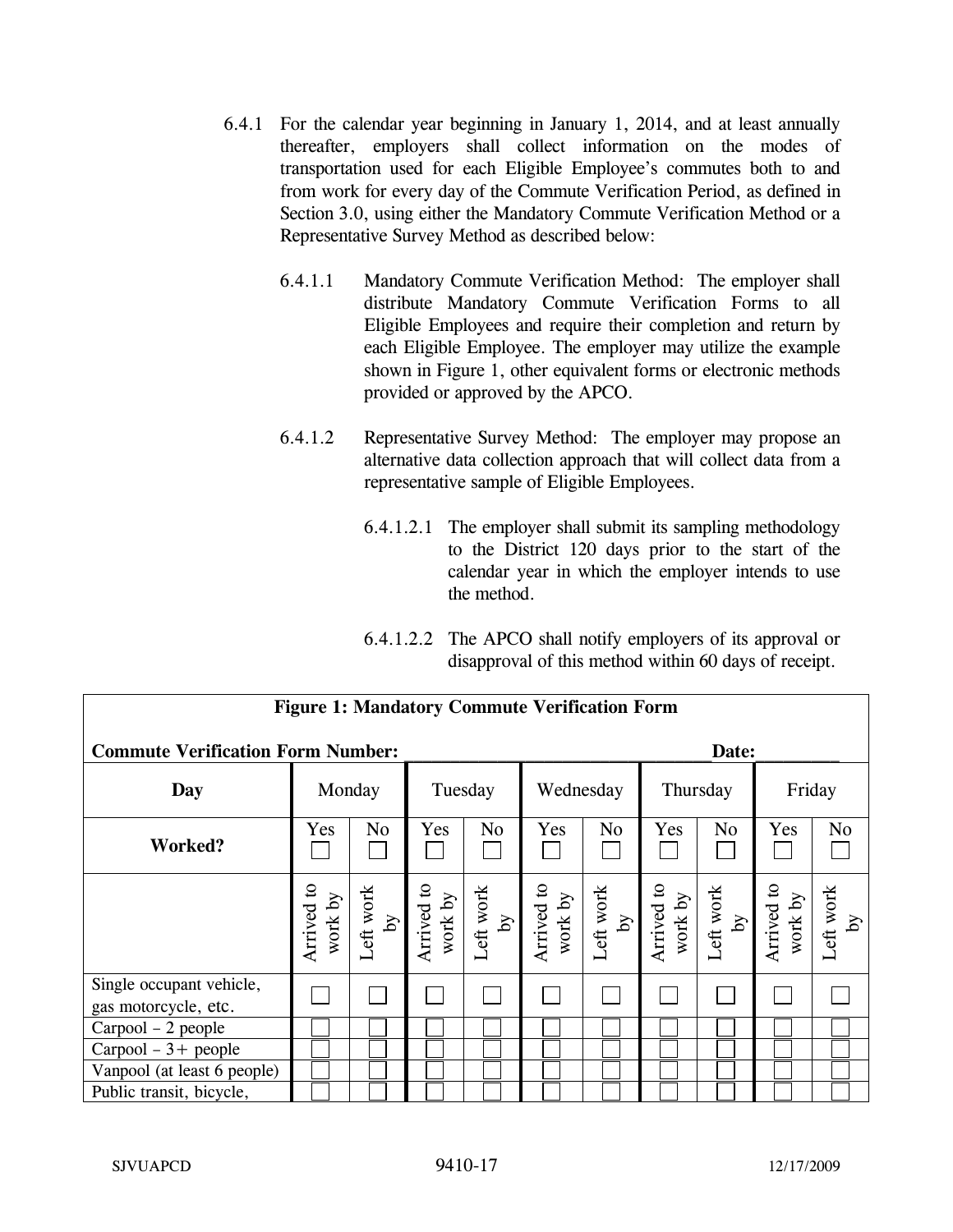| pedestrian, electric     |  |  |  |  |  |
|--------------------------|--|--|--|--|--|
| vehicle, telecommute,    |  |  |  |  |  |
| compressed schedule non- |  |  |  |  |  |
| work day                 |  |  |  |  |  |

- 6.4.2 Employers shall keep commute verification records on file for at least five years and shall make the records available to the APCO and United States Environmental Protection Agency (EPA), upon request.
- 6.5 Annual Report

No later than March 31, 2015, and by March 31 annually thereafter, the employer shall submit a report to the APCO containing the following information:

- 6.5.1 The results of the Commute Verification for the previous calendar year, including the number of forms distributed, the number of forms completed and returned, the total number of trips to and from work, and the total number of each commute mode for the Eligible Employees during the Commute Verification period.
- 6.5.2 The measures implemented as outlined in the ETRIP and, if necessary, any updates to the ETRIP.
- 6.6 Changes in the Workforce
	- 6.6.1 Employers who meet the applicability level in Section 2.1 after the initial registration deadline of July 1, 2010:
		- 6.6.1.1 Shall register within 180 days to provide the information specified in Section 6.1 and shall notify employees per Section 6.2.
		- 6.6.1.2 Shall conduct Commute Verification in accordance with Section 6.4 starting with the calendar year beginning in January in the first full calendar year after registration with the APCO.
		- 6.6.1.3 Shall submit an ETRIP in accordance with Section 6.3 and the schedule in Table 1 beginning the first full calendar year after registration with the APCO and updated as a part of the Annual Report every calendar year thereafter.
		- 6.6.1.4 Shall submit Annual Reports per Section 6.5 for the first full calendar year following their Employer Registration submission.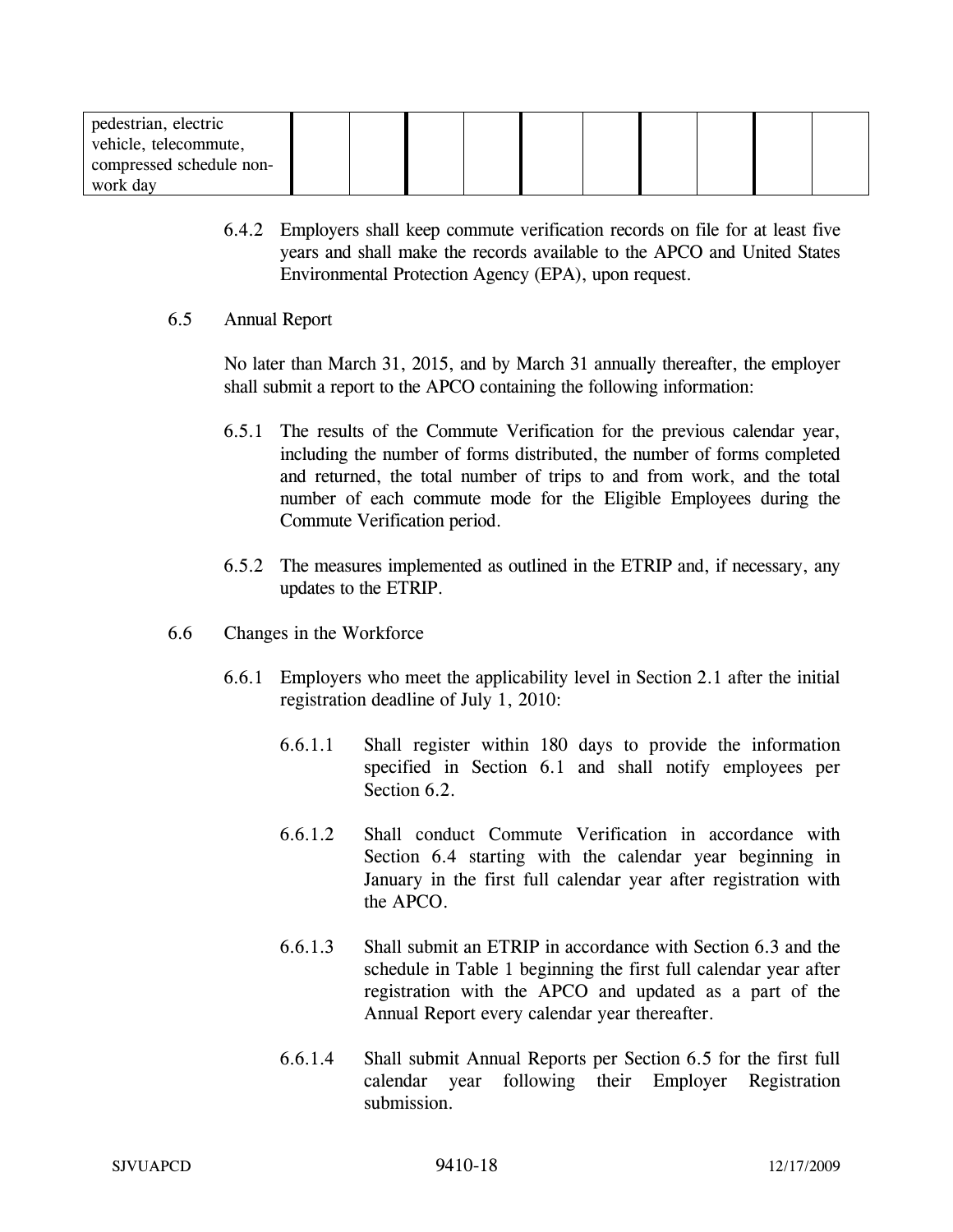- 6.6.2 Employers who fall below the 100 Eligible Employee level after registering with the District for this rule shall notify the District in writing of their change in status within 90 days of their change in status.
- 7.0 District Support

 The District shall supply Rule 9410 compliance support materials, services, and tools according to Table 4 below. As appropriate, these will be available via the District website and by contacting District offices.

| Table 4 Rule Compliance Support Materials to be Provided by the District |                                |                                   |  |  |
|--------------------------------------------------------------------------|--------------------------------|-----------------------------------|--|--|
| District-provided Resource                                               | Corresponding                  | Deadline                          |  |  |
|                                                                          | <b>Employer Requirement</b>    |                                   |  |  |
| District webpage and listserv                                            | <b>NA</b>                      | February 1, 2010                  |  |  |
| dedicated to Rule 9410                                                   |                                |                                   |  |  |
| <b>Employer Registration Template</b>                                    | Section 6.1                    | May 1, 2010                       |  |  |
| and online Registration option                                           |                                |                                   |  |  |
| Guidance and resources: Marketing                                        | Marketing and                  | March 1, 2011                     |  |  |
| and Program Support Strategies                                           | Program Support                |                                   |  |  |
|                                                                          | Strategies,                    |                                   |  |  |
|                                                                          | Section 5.2                    |                                   |  |  |
| Training sessions, organized and                                         | Marketing and                  | April 1 - December 1, 2011,       |  |  |
| facilitated by the District,                                             | Program Support                | with public noticing and          |  |  |
| Marketing and Program Support                                            | Strategies, Section 5.2        | outreach at least 30 days before  |  |  |
| <b>Strategies</b>                                                        |                                | the first training session        |  |  |
| Electronic ETRIP submittal system                                        | Section 6.3                    | July 1, 2011                      |  |  |
| Guidance and resources: Services                                         | <b>Services and Facilities</b> | March 1, 2012                     |  |  |
| and Facilities                                                           | Strategy, Section 5.2          |                                   |  |  |
| Training sessions, organized and                                         | <b>Services and Facilities</b> | April 1 - December 1, 2012,       |  |  |
| facilitated by the District, Services                                    | Strategy, Section 5.2          | with public noticing and          |  |  |
| and Facilities Strategy                                                  |                                | outreach at least 30 days before  |  |  |
|                                                                          |                                | the first training session        |  |  |
| Guidance and resources:                                                  | Transportation,                | March 1, 2013                     |  |  |
| <b>Transportation and Alternative</b>                                    | <b>Alternative Schedules</b>   |                                   |  |  |
| Schedules Strategy and Incentives                                        | and Incentives                 |                                   |  |  |
| Strategy                                                                 | Strategy, Section 5.2          |                                   |  |  |
| Training sessions, organized and                                         | Transportation,                | First training to be held by      |  |  |
| facilitated by the District,                                             | <b>Alternative Schedules</b>   | April 1, 2013, with public        |  |  |
| <b>Transportation and Alternative</b>                                    | and Incentives                 | noticing and outreach at least    |  |  |
| Schedules Strategy and Incentives                                        | Strategy, Section 5.2          | 30 days before the first training |  |  |
| <b>Strategy</b>                                                          |                                | session                           |  |  |
| <b>Commute Verification Methods</b>                                      | Sections 6.4 and 6.5           | September 1, 2013                 |  |  |
| templates and online reporting                                           |                                |                                   |  |  |
| options                                                                  |                                |                                   |  |  |